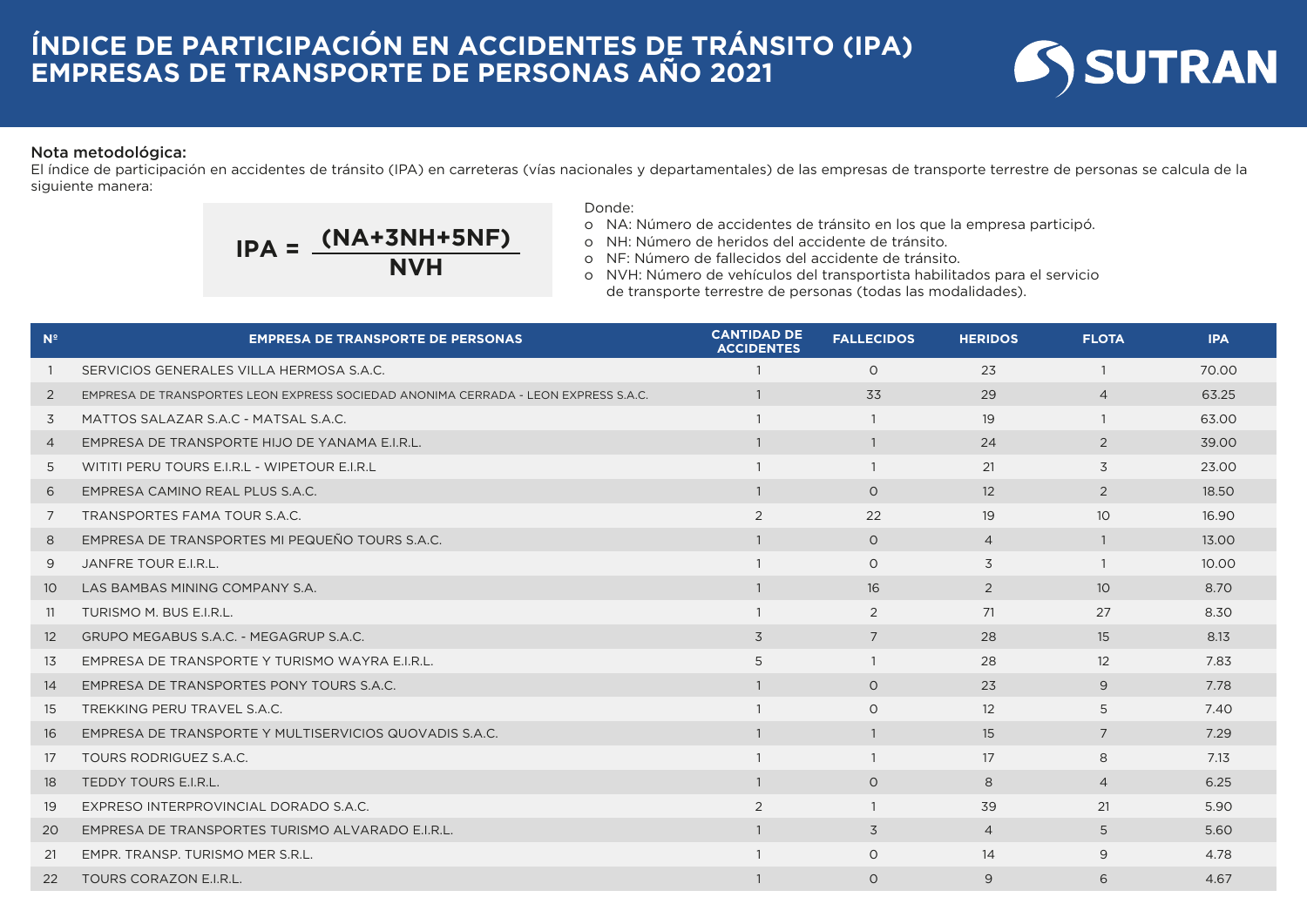| $\mathbf{N}^{\mathsf{e}}$ | <b>EMPRESA DE TRANSPORTE DE PERSONAS</b>                                       | <b>CANTIDAD DE</b><br><b>ACCIDENTES</b> | <b>FALLECIDOS</b> | <b>HERIDOS</b> | <b>FLOTA</b>    | <b>IPA</b> |
|---------------------------|--------------------------------------------------------------------------------|-----------------------------------------|-------------------|----------------|-----------------|------------|
| 23                        | ANGEL ROMAL E.I.R.L.                                                           | $\overline{1}$                          | $\overline{1}$    | $\overline{1}$ | 2               | 4.50       |
| 24                        | SUR PACIFIC CORPORATION E.I.R.L.                                               | $\mathbf{1}$                            | $\overline{1}$    | $\overline{4}$ | $\overline{4}$  | 4.50       |
| 25                        | EMPRESA DE TRANSPORTES ROYAL PALACE S S.A.                                     | $\mathbf{1}$                            | $\circ$           | 14             | 10 <sup>°</sup> | 4.30       |
| 26                        | TRANSPORTE TURISTICO MOVIL PERU S.A.C.                                         | $\mathbf{1}$                            | $\overline{1}$    | 12             | 10 <sup>°</sup> | 4.20       |
| 27                        | VENTAS Y SERVICIOS MULTI S.A.C.                                                | $\mathbf{1}$                            | $\circ$           | 28             | 21              | 4.05       |
| 28                        | EMPRESA DE TRANSPORTE TURISTICO MAYDE TOURS S.A.C                              | $\overline{1}$                          | $\circ$           | $\overline{1}$ | $\mathbf{1}$    | 4.00       |
| 29                        | EMTRAVEC S.A.C.                                                                | 2                                       | $\circ$           | 2              | 2               | 4.00       |
| 30                        | MQ'ORIANKA TOURS AGUILA DORADA E.I.R.L.                                        | $\mathbf{1}$                            | $\circ$           | 5              | $\overline{4}$  | 4.00       |
| 31                        | CARHUAMAYO PERU S.A.C.                                                         | $\mathbf{1}$                            | $\circ$           | 7              | 6               | 3.67       |
| 32                        | MULTISERVICIOS GENERALES CHAVEZ & OBREGON S.A.                                 | $\overline{1}$                          | 2                 | $\circ$        | 3               | 3.67       |
| 33                        | EMPRESA DE TRANSPORTES TOURS LA JOYA TRAVEL S.R.L.                             | $\overline{1}$                          | $\circ$           | 2              | 2               | 3.50       |
| 34                        | TURISMO VIA EXPRES NACIONAL S.A.C.                                             | $\mathbf{1}$                            | $\circ$           | $\overline{4}$ | $\overline{4}$  | 3.25       |
| 35                        | EMPRESA DE TRANSPORTES LIBERTAD S.C.R.LTDA.                                    | $\overline{1}$                          | $\circ$           | 8              | 8               | 3.13       |
| 36                        | TRANSPORTES HERMANOS LIMA S.R.L                                                | $\mathbf{1}$                            | $\circ$           | $\overline{4}$ | 5               | 2.60       |
| 37                        | EMPRESA DE TRANSPORTES DAVI VELOZ SOCIEDAD ANONIMA CERRADA - DAVI VELOZ S.A.C. | $\overline{1}$                          | $\circ$           | 3              | $\overline{4}$  | 2.50       |
| 38                        | TUTI TOURS S.R.L.                                                              | $\overline{1}$                          | 6                 | $\overline{2}$ | 15              | 2.47       |
| 39                        | INTERNACIONAL CRUZERO EXPRESS S.A.C.                                           | 2                                       | $\overline{1}$    | 14             | 20              | 2.45       |
| 40                        | EXPRESO ANTEZANA HNOS. S.A.                                                    | $\overline{4}$                          | $\circ$           | 20             | 27              | 2.37       |
| 41                        | EMPRESA DE TRANSPORTES TURISTICO REGIONAL ATUSPARIA E.I.R.L.                   | $\mathbf{1}$                            | $\circ$           | 2              | 3               | 2.33       |
| 42                        | TAXI NORTE LIMA E.I.R.L.                                                       | $\mathbf{1}$                            | $\circ$           | 2              | 3               | 2.33       |
| 43                        | TRANSPORTES TURISMO GIAN OSCAR S.R.L.                                          | $\overline{1}$                          | $\circ$           | 2              | 3               | 2.33       |
| 44                        | EMPRESA DE TRANSPORTE SOL PERU TOURS CARGO S.A.C.                              | 2                                       | 3                 | $\Omega$       | 8               | 2.13       |
| 45                        | COORPORACION PERU TOURS SENOR DE HUANCA S.R.L.                                 | $\overline{1}$                          | $\circ$           | 6              | 9               | 2.11       |
| 46                        | TRANSMAR EXPRESS S.A.C.                                                        | $\overline{4}$                          | $\overline{4}$    | 43             | 76              | 2.01       |
| 47                        | EMPRESA DE TRANSPORTES Y TURISMO CHALLENGER S.A.                               | $\overline{1}$                          | -1                | $\circ$        | 3               | 2.00       |
| 48                        | <b>FAMA TOURS S.A.C.</b>                                                       | $\overline{1}$                          | $\circ$           | 7              | 11              | 2.00       |
| 49                        | TERRA NOVA BUS PERU S.A.C                                                      | $\overline{1}$                          | $\circ$           | $\overline{1}$ | 2               | 2.00       |
| 50                        | VIGO TOURS S.A.C.                                                              |                                         | $\circ$           | 3              | 5               | 2.00       |
| 51                        | TRANSPORTES MOLINA PERU S.A.C.                                                 | 4                                       |                   | 14             | 26              | 1.96       |
| 52                        | TRANSPORTES Y TURISMO VICHAMA S.A.C.                                           | $\mathbf{1}$                            | $\overline{1}$    | $\overline{4}$ | 10 <sup>°</sup> | 1.80       |
| 53                        | EMPRESA DE TRANSPORTES EXPRESO INTERNACIONAL PALOMINO S.A.C.                   | $\overline{4}$                          | 22                | 17             | 98              | 1.68       |
| 54                        | EMPRESA DE TRANSPORTES Y TURISMO VALTURS S.A.C.                                | $\overline{1}$                          | $\circ$           | $\overline{3}$ | 6               | 1.67       |
| 55                        | FIN'S TOURS E.I.R.L.                                                           | $\mathbf{1}$                            | $\circ$           | 3              | 6               | 1.67       |
| 56                        | LUPITA TOURS EMPRESA INDIVIDUAL DE RESPONSABILIDAD LIMITADA                    | $\mathbf{1}$                            | $\circ$           | $\overline{3}$ | 6               | 1.67       |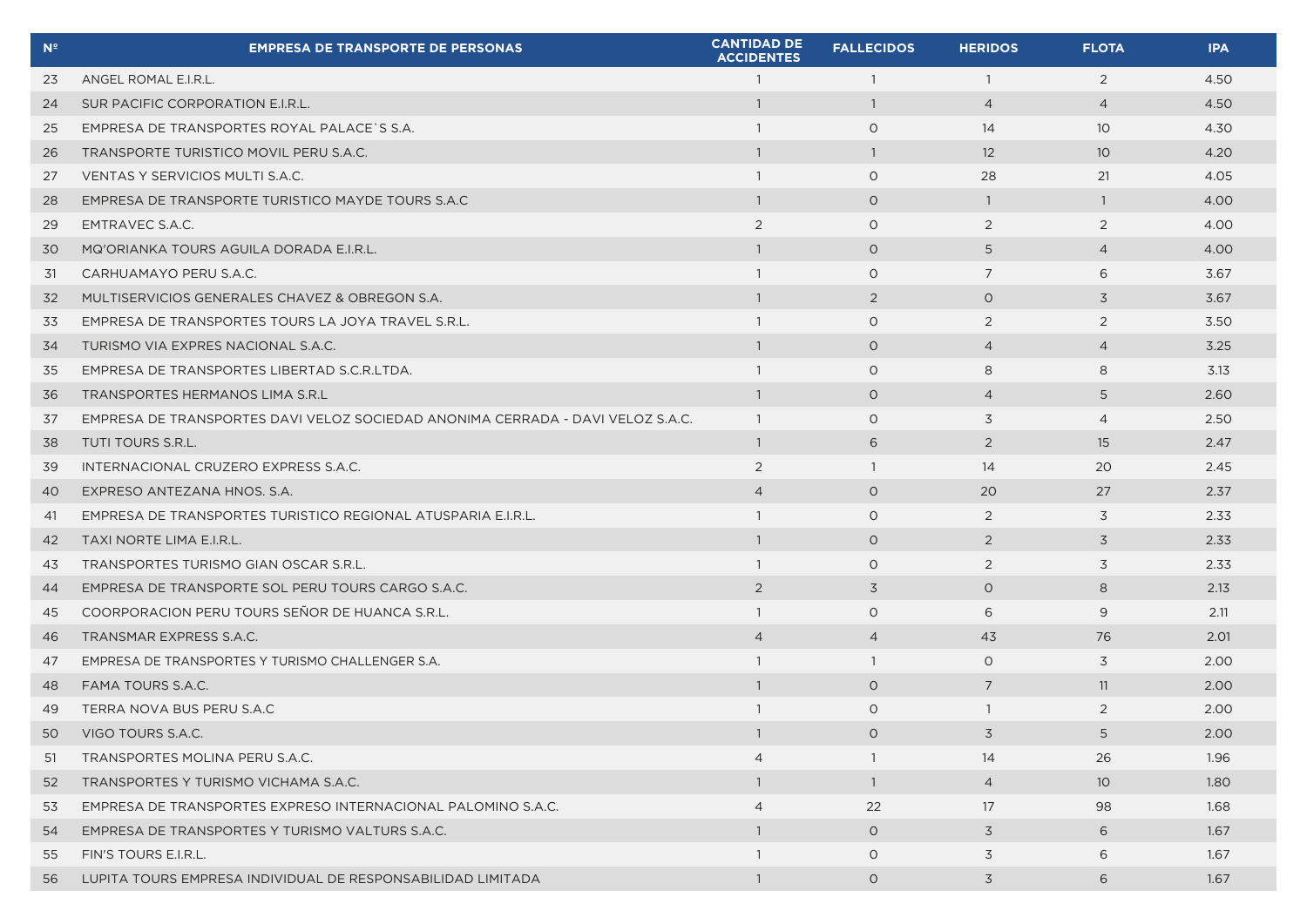| $N^2$ | <b>EMPRESA DE TRANSPORTE DE PERSONAS</b>                                             | <b>CANTIDAD DE</b><br><b>ACCIDENTES</b> | <b>FALLECIDOS</b> | <b>HERIDOS</b> | <b>FLOTA</b>      | <b>IPA</b>        |
|-------|--------------------------------------------------------------------------------------|-----------------------------------------|-------------------|----------------|-------------------|-------------------|
| 57    | EXPRESO TURISMO ANDINO S.A.                                                          | $\overline{1}$                          | 2                 | 2              | 11                | 1.55              |
| 58    | EMPRESA DE TRANSPORTE TURISMO SANTA S.A                                              | $\mathbf{1}$                            | $\overline{1}$    | $\circ$        | $\overline{4}$    | 1.50              |
| 59    | INTERNACIONAL CRUCERO S.A.C.                                                         | 2                                       | 2                 | $\circ$        | 8                 | 1.50              |
| 60    | EXPRESO PERU SAN PEDRO S.A.                                                          | $\mathbf{1}$                            | $\circ$           | 6              | 13                | 1.46              |
| 61    | M & C ENLACES S.A.                                                                   | $\overline{1}$                          | 2                 | 2              | $12 \overline{ }$ | 1.42              |
| 62    | TRANSPORTES Y TURISMO INTERNACIONAL CARLITOS S.A.C.                                  | $\overline{1}$                          | $\circ$           | 2              | 5                 | 1.40              |
| 63    | TURISMO CIVA S.A.C.                                                                  | 12                                      | 16                | 82             | 251               | 1.35              |
| 64    | EMPRESA DE TRANSPORTES TICLLAS S.A.C. - E.T.T.I.C.S.A.C.                             | $\overline{1}$                          | $\circ$           | 18             | 41                | 1.34              |
| 65    | AERO BUS PERU S.A.C.                                                                 | $\mathbf{1}$                            | $\circ$           | $\overline{1}$ | 3                 | 1.33              |
| 66    | EMPRESA DE TRANSPORTES LOS HUSARES S.A.C.                                            | $\overline{1}$                          | $\circ$           | $\overline{1}$ | 3                 | 1.33              |
| 67    | ETRANS LEONCIO PRADO TOURS S.R.L.                                                    | $\overline{1}$                          | $\circ$           | $\overline{1}$ | 3                 | 1.33              |
| 68    | INVERSIONES TURISMO PERALTA S.A.C.                                                   | $\overline{1}$                          | $\circ$           | $\overline{1}$ | 3                 | 1.33              |
| 69    | TRANSPORTES SIRUBET SOCIEDAD ANONIMA CERRADA                                         | $\overline{1}$                          | $\circ$           | 5              | 12                | 1.33              |
| 70    | INTERNACIONAL RONCO PERU SOCIEDAD ANONIMA CERRADA - INTERNACIONAL RONCO PERU S.A.C.  | $\overline{4}$                          | $\circ$           | 9              | 25                | 1.24              |
| 71    | TRANSPORTES EXPRESO JIREH E.I.R.L.                                                   | 2                                       | $\overline{1}$    | $\circ$        | 6                 | 1.17              |
| 72    | TRANSPORTES MORENO E.I.R.LTDA                                                        | $\overline{1}$                          | $\circ$           | $\overline{2}$ | 6                 | 1.17              |
| 73    | EMPRESA DE TRANSPORTES TOURS ZILPA MAJES S.R.L.                                      | 2                                       | $\circ$           | 9              | 26                | 1.12              |
| 74    | TURISMO NEGREIROS S.A.                                                               | $\overline{1}$                          | $\circ$           | 3              | 9                 | 1.11              |
| 75    | EMPRESA DE TRANSPORTES Y TURISMO FE Y ALEGRIA SOCIEDA DE RESPONSABILIDAD LIMITADA    | $\mathbf{1}$                            | $\circ$           | $\overline{4}$ | $12 \overline{ }$ | 1.08              |
| 76    | TURISMO ZL EXPRESS E.I.R.L.                                                          | $\overline{1}$                          | $\circ$           | 7              | 21                | 1.05              |
| 77    | <b>BONANZA SRL</b>                                                                   | $\overline{1}$                          | $\circ$           | $\circ$        | $\overline{1}$    | 1.00              |
| 78    | CCORY NEGOCIACIONES E INVERSIONES SOCIEDAD ANONIMA CERRADA - CCORY CRUZ S.A.C.       | $\overline{1}$                          | $\overline{1}$    | $\circ$        | 6                 | 1.00              |
| 79    | EMPRESA DE TRANSPORTES APOCALIPSIS S.A.                                              | $\overline{1}$                          | $\circ$           | 5              | 16                | 1.00 <sub>1</sub> |
| 80    | EXPRESO LOS CHANKAS S.R.L.                                                           | $\overline{1}$                          | $\overline{2}$    | $\circ$        | 11                | 1.00              |
| 81    | EXPRESS SIFUENTES S.A.C.                                                             | 2                                       | $\circ$           | $\overline{4}$ | 14                | 1.00              |
| 82    | INTERNACIONAL CHALLENGERS S.A.C.                                                     | 2                                       | $\circ$           | $\overline{1}$ | 5                 | 1.00              |
| 83    | PERU TOURS TRANSPORTES Y SERVICIOS S.A.C.                                            | $\mathbf{1}$                            | $\circ$           | $\circ$        | $\overline{1}$    | 1.00              |
| 84    | RZ GRUPO OLAM S.A.C.                                                                 |                                         | $\circ$           |                | 4                 | 1.00              |
| 85    | SERVICIOS GENERALES TURI EXPRESS S.A.C.                                              | $\overline{1}$                          | $\circ$           | -1             | $\overline{4}$    | 1.00              |
| 86    | SUIZA PERUANA EXPRESS S.A.C.                                                         | $\overline{1}$                          | $\overline{1}$    | $\circ$        | 6                 | 1.00              |
| 87    | TOUR HUAMANGA TRANSPORTE Y LOGISTICA SOCIEDAD ANONIMA CERRADA - TOUR HUAMANGA S.A.C. | $\overline{1}$                          | $\circ$           | $\circ$        | -1                | 1.00 <sub>1</sub> |
| 88    | TRANSPORTES TURISMO OROPESA E.I.R.L.                                                 | $\overline{1}$                          | $\overline{1}$    | $\overline{1}$ | 9                 | 1.00 <sub>1</sub> |
| 89    | TRANSPORTES Y SERVICIOS INCA ATAHUALPA S.C.R.L.                                      | 2                                       | $\circ$           | -1             | 5                 | 1.00 <sub>1</sub> |
| 90    | TURISMO ROCHAZ S.A.C. - TUROCHAZ S.A.C.                                              | 2                                       | $\circ$           | $\overline{1}$ | 5                 | 1.00 <sub>1</sub> |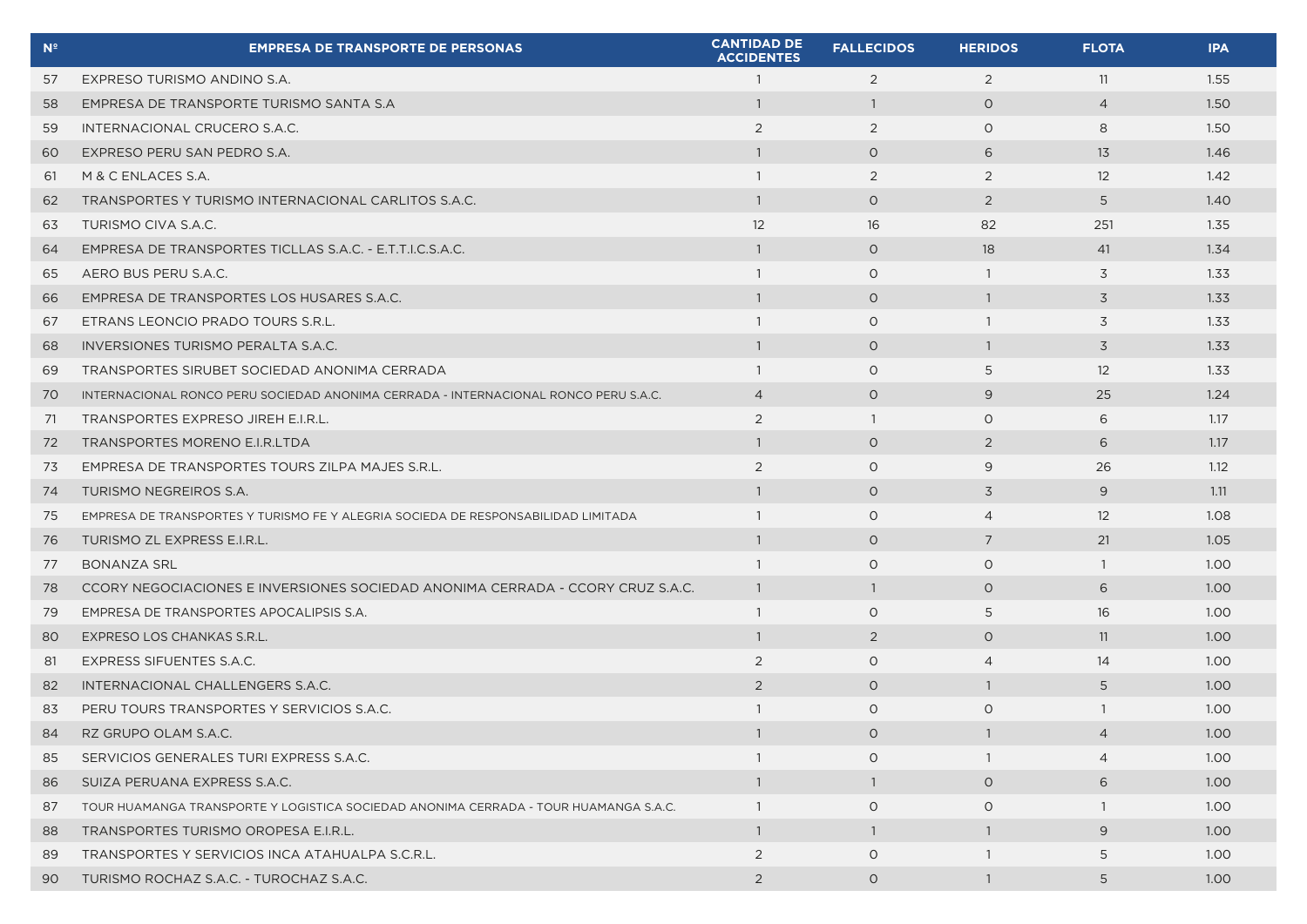| N <sup>2</sup> | <b>EMPRESA DE TRANSPORTE DE PERSONAS</b>                                                | <b>CANTIDAD DE</b><br><b>ACCIDENTES</b> | <b>FALLECIDOS</b> | <b>HERIDOS</b> | <b>FLOTA</b>      | <b>IPA</b> |
|----------------|-----------------------------------------------------------------------------------------|-----------------------------------------|-------------------|----------------|-------------------|------------|
| 91             | EXPRESO INTERNACIONAL TURISMO CENTRAL S.A.                                              | 3                                       | $\overline{1}$    | $\overline{7}$ | 30                | 0.97       |
| 92             | EMPRESA DE TRANSPORTES TSP E.I.R.L.                                                     | 5                                       | $\overline{1}$    | $\overline{4}$ | 23                | 0.96       |
| 93             | TURISMO SAN LUIS DEL SUR E.I.R.L.                                                       | -1                                      | $\overline{1}$    | $\overline{1}$ | 10 <sup>°</sup>   | 0.90       |
| 94             | SERVICIO DE TURISMO LOS CHANKAS S.R.L                                                   | $\overline{1}$                          | $\circ$           | 2              | 8                 | 0.88       |
| 95             | TOURS SANCHEZ E.I.R.L.                                                                  | 2                                       | $\circ$           | $\overline{4}$ | 16                | 0.88       |
| 96             | EMPRESA DE TRANSPORTES TURISMO ARMONIA S.A.                                             | $\overline{3}$                          | $\circ$           | 3              | 14                | 0.86       |
| 97             | EXPRESO TURISMO SOL ANDINO E.I.R.L.                                                     | 3                                       | $\circ$           | $\overline{1}$ | $\overline{7}$    | 0.86       |
| 98             | EMPRESA DE TRANSPORTES Y TURISMO RARAZ S.A.C.                                           | $\overline{1}$                          | $\circ$           | 5              | 19                | 0.84       |
| 99             | EMPRESA DE TRANSPORTES Y TURISMO SUPER VIP S.A.C. SUPER VIP S.A.C.                      | $\mathbf{1}$                            | $\circ$           | 3              | $12 \overline{ }$ | 0.83       |
| 100            | SERVICIOS GENERALES Y TURISMO DIVINA ESTRELLA S.A.C.                                    | -1                                      | $\circ$           | 3              | 12                | 0.83       |
| 101            | MALDONADO TOURS NUEVA IMAGEN S.A.C.                                                     | $\overline{1}$                          | $\circ$           | 2              | 9                 | 0.78       |
| 102            | GRUPO DIVINO SEÑOR S.A.C.                                                               | 2                                       | $\overline{1}$    | 2              | 17                | 0.76       |
| 103            | EMPRESA DE TRANSPORTES DORA E.I.R.L.                                                    | $\overline{1}$                          | $\overline{1}$    | $\overline{1}$ | 12                | 0.75       |
| 104            | ESTRELLA POLAR S.A.C.                                                                   | 2                                       | $\circ$           | $\overline{4}$ | 19                | 0.74       |
| 105            | SHALOM EXPRESS S.A.C.                                                                   | -1                                      | $\circ$           | 3              | 14                | 0.71       |
| 106            | TOURS ILUCAN S.A.C.                                                                     | 2                                       | $\circ$           | $\overline{1}$ | $\overline{7}$    | 0.71       |
| 107            | TRANSPORTES INSTABUS SOCIEDAD ANONIMA CERRADA                                           | $\overline{1}$                          | 2                 | 2              | 24                | 0.71       |
| 108            | EMPRESA DE TRANSPORTES EXPRESO LOS HUSARES S.R.LTDA.                                    | $\overline{1}$                          | $\circ$           | 2              | 10 <sup>°</sup>   | 0.70       |
| 109            | EMPRESA DE TRANSPORTES INTERNACIONAL IGUAZU S.C.R.L.                                    | $\mathbf{1}$                            | $\circ$           | 2              | 10 <sup>°</sup>   | 0.70       |
| <b>110</b>     | EXPRESS AGUILAS DORADA SOCIEDAD COMERCIAL DE RESPONSABILIDAD LIMITADA                   |                                         | $\circ$           | -1             | 6                 | 0.67       |
| 111            | SERVICIOS EMPRESARIALES ANDESMAR G Y M SOCIEDAD ANONIMA CERRADA - ANDESMAR G Y M S.A.C. | $\overline{1}$                          | $\circ$           | $\overline{1}$ | 6                 | 0.67       |
| 112            | TURISMO DESTINOS PERU S.A.C.                                                            | $\overline{1}$                          | $\circ$           | $\overline{1}$ | 6                 | 0.67       |
| 113            | TURISMO VIA EXPRES DEL SUR S.A.C.                                                       | 2                                       | $\circ$           | $\circ$        | 3                 | 0.67       |
| 114            | TURISMO FUENTES TRAVEL E.I.R.L.                                                         | 2                                       | $\circ$           | $\overline{1}$ | 8                 | 0.63       |
| 115            | INTERNACIONAL DE TRANSPORTE TURISTICO Y SERVICIOS SRL                                   | 6                                       | 3                 | 16             | 114               | 0.61       |
| 116            | RIMAY TIKRAY PERU S.A.C.                                                                | $\overline{1}$                          | $\circ$           | 2              | 12                | 0.58       |
| 117            | TURISMO EXPRESS M&O SOCIEDAD COMERCIAL DE RESPONSABILIDAD LIMITADA                      | -1                                      | $\circ$           | $\mathbf{1}$   | 7                 | 0.57       |
| 118            | DC TRAVEL S.A.                                                                          |                                         | $\circ$           | 4              | 24                | 0.54       |
| 119            | EMPRESA COMUNAL DE SERVICIOS MULTIPLES OYON - ECOSERMO                                  |                                         | $\circ$           | $\overline{4}$ | 24                | 0.54       |
| 120            | GRUPO EMPRESARIAL DE TRANSPORTE Y TURISMO EL IMPERIO S.A.C.                             |                                         | $\circ$           | 3              | 19                | 0.53       |
| 121            | CORPORACION ZOLLA S.A.C.                                                                |                                         | $\circ$           | $\circ$        | $\overline{2}$    | 0.50       |
| 122            | EMPRESA DE TRANSPORTES VIA NORTE S.A.C.                                                 | -1                                      | $\circ$           | 3              | 20                | 0.50       |
| 123            | EMPRESA DE TRANSPORTES ZETA E.I.R.L.                                                    |                                         | $\circ$           | $\circ$        | 2                 | 0.50       |
| 124            | TRANSPORTES E INVERSIONES ESPINOZA S.A.C.                                               | $\mathbf{1}$                            | $\circ$           | $\overline{1}$ | 8                 | 0.50       |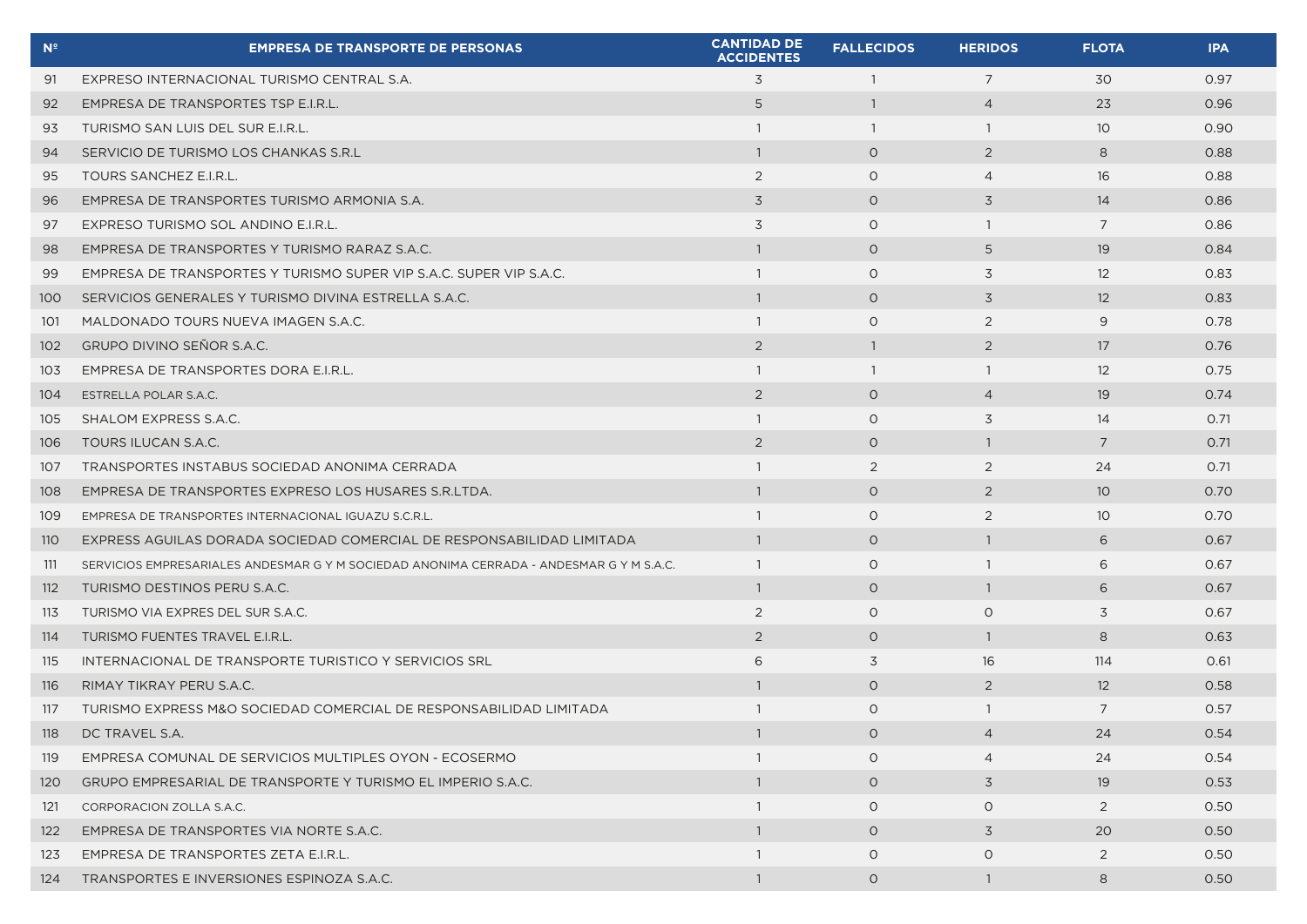| N <sup>2</sup> | <b>EMPRESA DE TRANSPORTE DE PERSONAS</b>                         | <b>CANTIDAD DE</b><br><b>ACCIDENTES</b> | <b>FALLECIDOS</b> | <b>HERIDOS</b> | <b>FLOTA</b>    | <b>IPA</b> |
|----------------|------------------------------------------------------------------|-----------------------------------------|-------------------|----------------|-----------------|------------|
| 125            | TURISMO DEL NORTE S.A.C.                                         | $\overline{1}$                          | $\circ$           | $\circ$        | 2               | 0.50       |
| 126            | EMPRESA DE TRANSPORTE TURISTICO OLANO S.A.                       | $\overline{4}$                          | $\overline{1}$    | 5              | 51              | 0.47       |
| 127            | CORPORACION ARES SERVICIOS GENERALES S.A.C.                      | $\overline{4}$                          | $\overline{1}$    | 26             | 191             | 0.46       |
| 128            | EMPRESA DE TRANSPORTES Y TURISMO JUDITH E.I.R.L.                 | $\mathbf{1}$                            | $\circ$           | $\overline{1}$ | 9               | 0.44       |
| 129            | SERVICIO Y TURISMO EXPRES VIA NACIONAL S.A.C.                    | $\overline{1}$                          | $\circ$           | $\mathbf{1}$   | 9               | 0.44       |
| 130            | EMPRESA DE TRANSPORTES Y TURISMO SULLANA EXPRESS S.A.C.          | $\overline{2}$                          | $\overline{1}$    | $\overline{1}$ | 23              | 0.43       |
| 131            | EXPRESO TURISMO LOS ANDES S.A.C.                                 | 2                                       | $\circ$           | $\circ$        | 5               | 0.40       |
| 132            | TERRAMOVIL PERU S.A.C.                                           | $\overline{1}$                          | $\circ$           | $\overline{1}$ | 10 <sup>°</sup> | 0.40       |
| 133            | TRANSPORTES TRANSZELA S.R.L.T.D.A.                               | 2                                       | $\circ$           | 2              | 20              | 0.40       |
| 134            | EMPRESA DE TRANSPORTES EXPRESO LOBATO S.A.C.                     | $\overline{4}$                          | $\overline{1}$    | 3              | 46              | 0.39       |
| 135            | BAHIA CONTINENTAL S.A.C.                                         | $\overline{1}$                          | $\circ$           | 2              | 18              | 0.39       |
| 136            | EMPRESA DE TRANSPORTES CHICLAYO S.A.                             | 2                                       | $\circ$           | 8              | 69              | 0.38       |
| 137            | EXPRESO SAN MARTIN SOCIEDAD ANONIMA CERRADA                      | 2                                       | $\overline{1}$    | $\overline{1}$ | 29              | 0.34       |
| 138            | DIVINO SEÑOR EXPRESS S.A.C                                       | $\mathbf{1}$                            | $\overline{O}$    | $\circ$        | 3               | 0.33       |
| 139            | EMPRESA DE TRANSPORTES TERRESTRES ISSA S.A.C. - ETTISSA          | $\overline{1}$                          | $\overline{1}$    | $\circ$        | 18              | 0.33       |
| 140            | MINISTERIO DE AGRICULTURA Y RIEGO                                | $\overline{1}$                          | $\circ$           | $\circ$        | 3               | 0.33       |
| 141            | EMPRESA DE TRANSPORTES SAN MARTIN DE PORRES S.A.                 | $\mathbf{1}$                            | $\overline{1}$    | $\overline{1}$ | 28              | 0.32       |
| 142            | TRANSPORTES VIA S.A.C.                                           | $\overline{1}$                          | $\circ$           | 2              | 22              | 0.32       |
| 143            | <b>GRUPO PERLA DEL SUR S.A.C.</b>                                | 2                                       | $\circ$           | $\overline{1}$ | 16              | 0.31       |
| 144            | BUSINESS RUTAS DEL PERU SOCIEDAD ANONIMA CERRADA                 | $\overline{1}$                          | $\circ$           | $\overline{1}$ | 13              | 0.31       |
| 145            | EMPRESA INTERNACIONAL AMERICA SOCIEDAD ANONIMA CERRADA           | -1                                      | $\circ$           | $\overline{1}$ | 13              | 0.31       |
| 146            | EXPRESO J&F SOCIEDAD COMERCIAL DE RESPONSABILIDAD LIMITADA       | 2                                       | $\circ$           | 2              | 26              | 0.31       |
| 147            | INVERSIONES MNG S.A.C.                                           | $\overline{1}$                          | $\circ$           | $\overline{1}$ | 13              | 0.31       |
| 148            | JULSA ANGELES TOURS S.A.C.                                       | $\overline{1}$                          | $\overline{1}$    | -1             | 30              | 0.30       |
| 149            | EMPRESA DE TRANSPORTES MOQUEGUA TURISMO S.R.L.                   | 2                                       | $\circ$           | 2              | 27              | 0.30       |
| 150            | EMPRESA DE TRANSPORTES EXPRESO NACIONAL CERRO DE PASCO S.R.LTDA. | 3                                       | $\circ$           | $\overline{2}$ | 31              | 0.29       |
| 151            | EMPRESA DE TRANSPORTE GUADALUPE TOURS S.A.C.                     | 2                                       | $\circ$           | $\circ$        | $\overline{7}$  | 0.29       |
| 152            | TRANSPORTES Y TURISMO REYNA S.R.L.                               |                                         | $\circ$           | 6              | 67              | 0.28       |
| 153            | EXPRESO WARIVILCA PERU S.R.L.                                    | $\mathbf{1}$                            | $\circ$           |                | 15              | 0.27       |
| 154            | CONSORCIO TURISMO BARRANCA SOCIEDAD ANONIMA CERRADA              | 2                                       | $\circ$           | 3              | 42              | 0.26       |
| 155            | EMPRESA DE TRANSPORTES EL DORADO S.A.C.                          | 3                                       | $\overline{1}$    | $\overline{1}$ | 43              | 0.26       |
| 156            | TRANSPORTES ECOBUS S.A.C.                                        | $\overline{2}$                          | 2                 | 3              | 83              | 0.25       |
| 157            | EMPRESA DE TRANSPORTES RONCO PERU S.A.C.                         | $\overline{1}$                          | $\circ$           | $\circ$        | $\overline{4}$  | 0.25       |
| 158            | EMPRESA DE TRANSPORTES Y TURISMO JOSE ANTONIO E.I.R.L.           | $\overline{1}$                          | $\circ$           | -1             | 16              | 0.25       |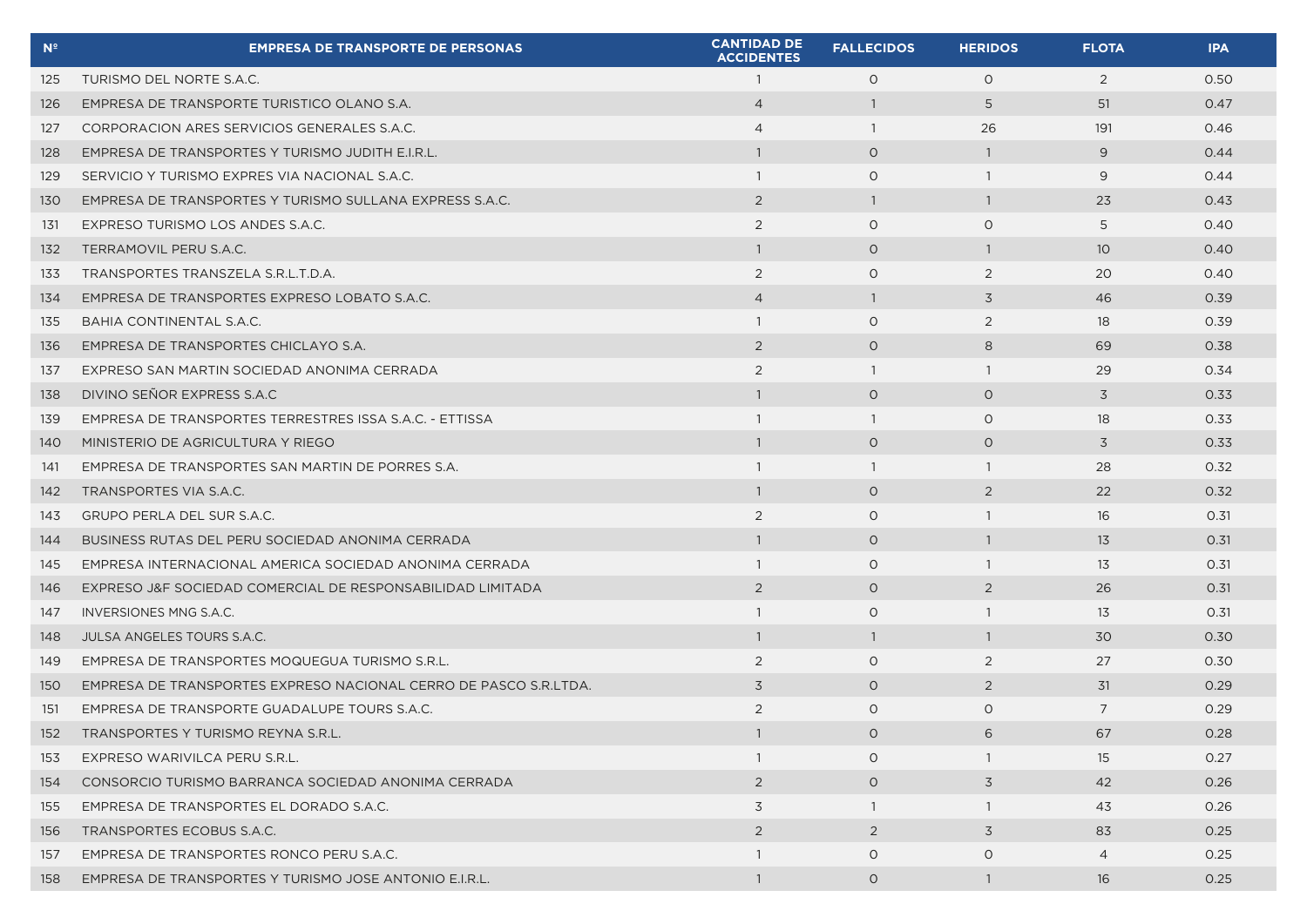| $N^{\circ}$ | <b>EMPRESA DE TRANSPORTE DE PERSONAS</b>                                           | <b>CANTIDAD DE</b><br><b>ACCIDENTES</b> | <b>FALLECIDOS</b> | <b>HERIDOS</b> | <b>FLOTA</b>      | <b>IPA</b> |
|-------------|------------------------------------------------------------------------------------|-----------------------------------------|-------------------|----------------|-------------------|------------|
| 159         | EXPRESO INTERNACIONAL MOLINA S.A.C.                                                | $\overline{1}$                          | $\circ$           | 2              | 28                | 0.25       |
| 160         | TRANSPORTES Y TURISMO FROPESA S.A.C.                                               | $\overline{2}$                          | $\circ$           | $\overline{1}$ | 21                | 0.24       |
| 161         | MOVIL BUS S.A.C.                                                                   | 13                                      | $\overline{1}$    | 18             | 314               | 0.23       |
| 162         | TOURS ANGEL DIVINO S.A.C.                                                          | $\overline{3}$                          | $\circ$           | 3              | 56                | 0.21       |
| 163         | TRANSPORTES G M INTERNACIONAL S.A.C.                                               | 2                                       | $\circ$           | 2              | 39                | 0.21       |
| 164         | EMPRESA DE MULTISERVICIOS EL CHASQUI QOLLA S.R.L.                                  | $\overline{1}$                          | $\circ$           | $\circ$        | 5                 | 0.20       |
| 165         | EMPRESA DE TRANSPORTES KALE S.A.C.                                                 | $\overline{1}$                          | $\circ$           | $\Omega$       | 5                 | 0.20       |
| 166         | REY TOURS E.I.R.L.                                                                 | $\overline{1}$                          | $\circ$           | $\circ$        | 5                 | 0.20       |
| 167         | TURISMO DIAS S.A.                                                                  | 3                                       | $\overline{1}$    | -1             | 60                | 0.18       |
| 168         | EMPRESA DE TRANSPORTES CRUZ DEL NORTE S.A.C.                                       | $\overline{1}$                          | $\overline{1}$    | $\circ$        | 33                | 0.18       |
| 169         | EMPRESA DE TRANSPORTES REY LATINO E.I.R.L.                                         | $\overline{1}$                          | $\circ$           | $\overline{1}$ | 22                | 0.18       |
| 170         | EMPRESA DE TRANSPORTES TURISMO SR. DE ATACO SOCIEDAD ANONIMA CERRADA               | $\overline{1}$                          | $\circ$           | $\overline{1}$ | 22                | 0.18       |
| 171         | TRANSPORTES JULIO CESAR S R LTDA                                                   | $\mathbf{1}$                            | $\circ$           | -1             | 22                | 0.18       |
| 172         | EMPRESA DE TRANSPORTES INTERNACIONAL ECO S.R.L. - INTERNACIONAL ECO S.R.L.         | $\overline{1}$                          | $\circ$           | $\circ$        | 6                 | 0.17       |
| 173         | FLOR MOVIL S.A.C.                                                                  | $\overline{1}$                          | $\circ$           | $\circ$        | 6                 | 0.17       |
| 174         | TRANSPORTE CONTINENTAL PACIFICO S.A.C.                                             | $\overline{1}$                          | $\circ$           | $\circ$        | 6                 | 0.17       |
| 175         | TRANSPORTES Y TURISMO MIBUS SOCIEDAD COMERCIAL DE RESPONSABILIDAD LIMITADA         | $\overline{1}$                          | $\circ$           | $\Omega$       | 6                 | 0.17       |
| 176         | EMPRESA DE TRANSPORTES EL SOL S.A.                                                 | -1                                      | $\circ$           | -1             | 26                | 0.15       |
| 177         | EMPRESA TRANSPORTES TURISMO CARHUAMAYO S.C.R.L.                                    | 2                                       | $\circ$           | $\circ$        | 13                | 0.15       |
| 178         | EMPRESA CAPLINA DE TRANSPORTES TURISTICOS INTERNACIONALES S.R.L. - CE - TUR S.R.L. | 3                                       | $\circ$           | 8              | 178               | 0.15       |
| 179         | TRANSPORTE WARI S.A.C.                                                             | $\overline{1}$                          | $\circ$           | $\overline{1}$ | 28                | 0.14       |
| 180         | VIETTEL PERU S.A.C.                                                                | $\overline{1}$                          | $\overline{1}$    | $\overline{1}$ | 68                | 0.13       |
| 181         | COMPANY J L INTERNACIONAL S.A.C                                                    | $\overline{1}$                          | $\circ$           | $\circ$        | 8                 | 0.13       |
| 182         | EMPRESA DE TRANSPORTES RIMAC NACIONAL S.R.L.                                       | $\overline{1}$                          | $\circ$           | $\circ$        | 8                 | 0.13       |
| 183         | PERUVIAN BUS SOCIEDAD ANONIMA CERRADAPERUVIAN BUS S.A.C.                           | $\mathbf{1}$                            | $\circ$           | $\circ$        | 8                 | 0.13       |
| 184         | TRANSPORTES CRUZ DEL SUR S.A.C.                                                    | $\overline{7}$                          | $\overline{1}$    | 13             | 418               | 0.12       |
| 185         | EMPRESA DE TRANSPORTE OLGUITA TOURS S.A.C.                                         | $\overline{1}$                          | $\circ$           | $\overline{1}$ | 34                | 0.12       |
| 186         | EMPRESA DE TRANSPORTES SALAZAR E.I.R.L.                                            |                                         | $\circ$           | $\circ$        | 10 <sup>°</sup>   | 0.10       |
| 187         | EMPRESA DE TRANSPORTES SUPER RAPIDO NUEVA FLECHA S.A.                              | $\overline{1}$                          | $\circ$           | $\circ$        | 10 <sup>°</sup>   | 0.10       |
| 188         | EMPRESA DE TRANSPORTES AVE FENIX S.A.C.                                            | 2                                       | $\mathbf{1}$      | $\overline{1}$ | 105               | 0.10       |
| 189         | CHAVIN EXPRESS S.A.C.                                                              | $\overline{1}$                          | $\circ$           | $\circ$        | 11                | 0.09       |
| 190         | HALCON VIAJES EXPRESS S.R.LTDA.                                                    | $\mathbf{1}$                            | $\circ$           | $\circ$        | 11                | 0.09       |
| 191         | EMPRESA DE TRANSPORTES EXPRESO HUARIBAMBA S.A.C.                                   | $\mathbf{1}$                            | $\circ$           | $\circ$        | $12 \overline{ }$ | 0.08       |
| 192         | AMERICA EXPRESS S.A.                                                               | 2                                       | $\circ$           | $\overline{1}$ | 64                | 0.08       |